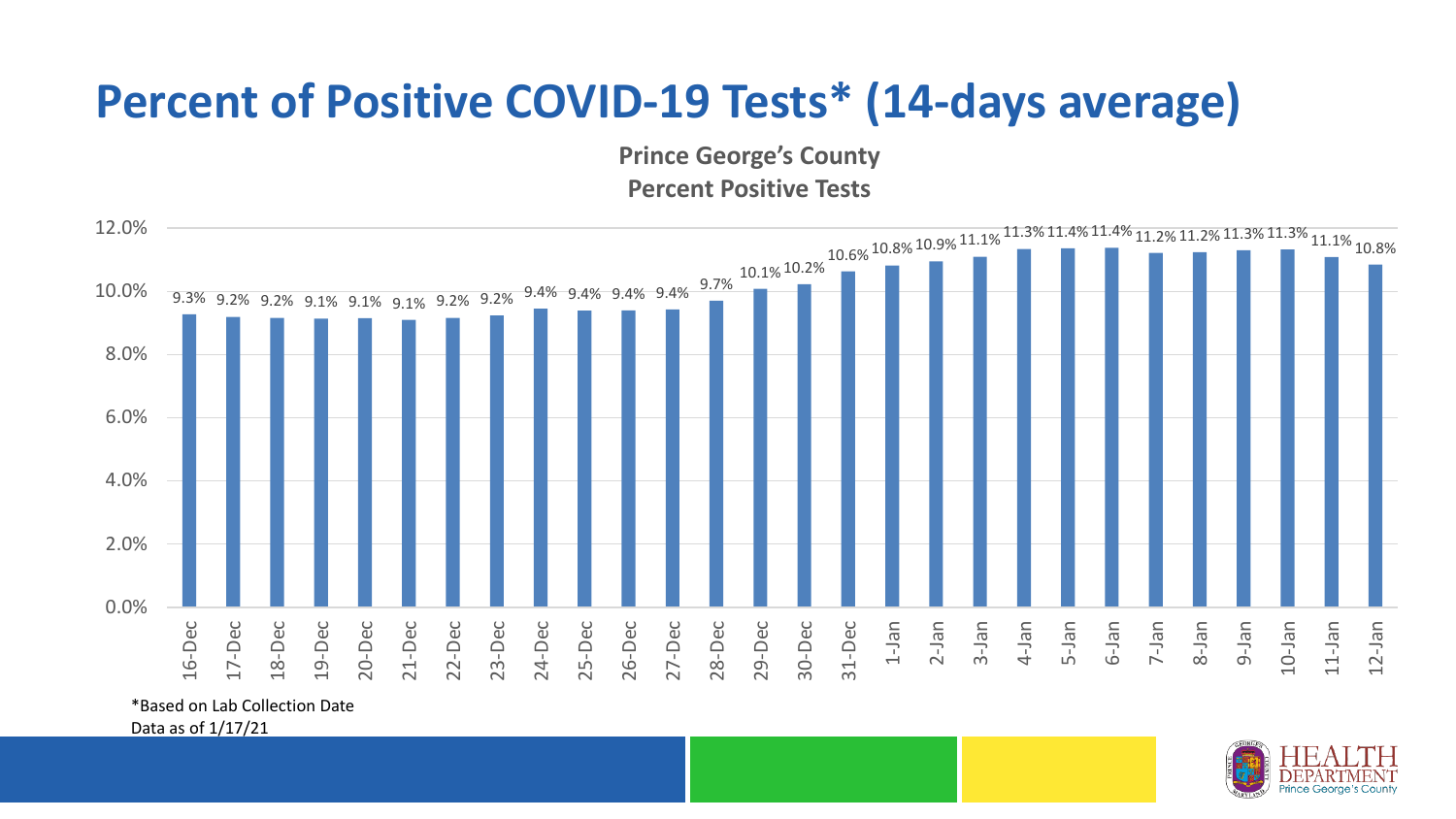## **COVID-19 Cases\* Prince George's County (14-day average)**

**Prince George's County Average New COVID-19 Cases per Day**



\*Based on Lab Collection Date

Data as of 1/17/21